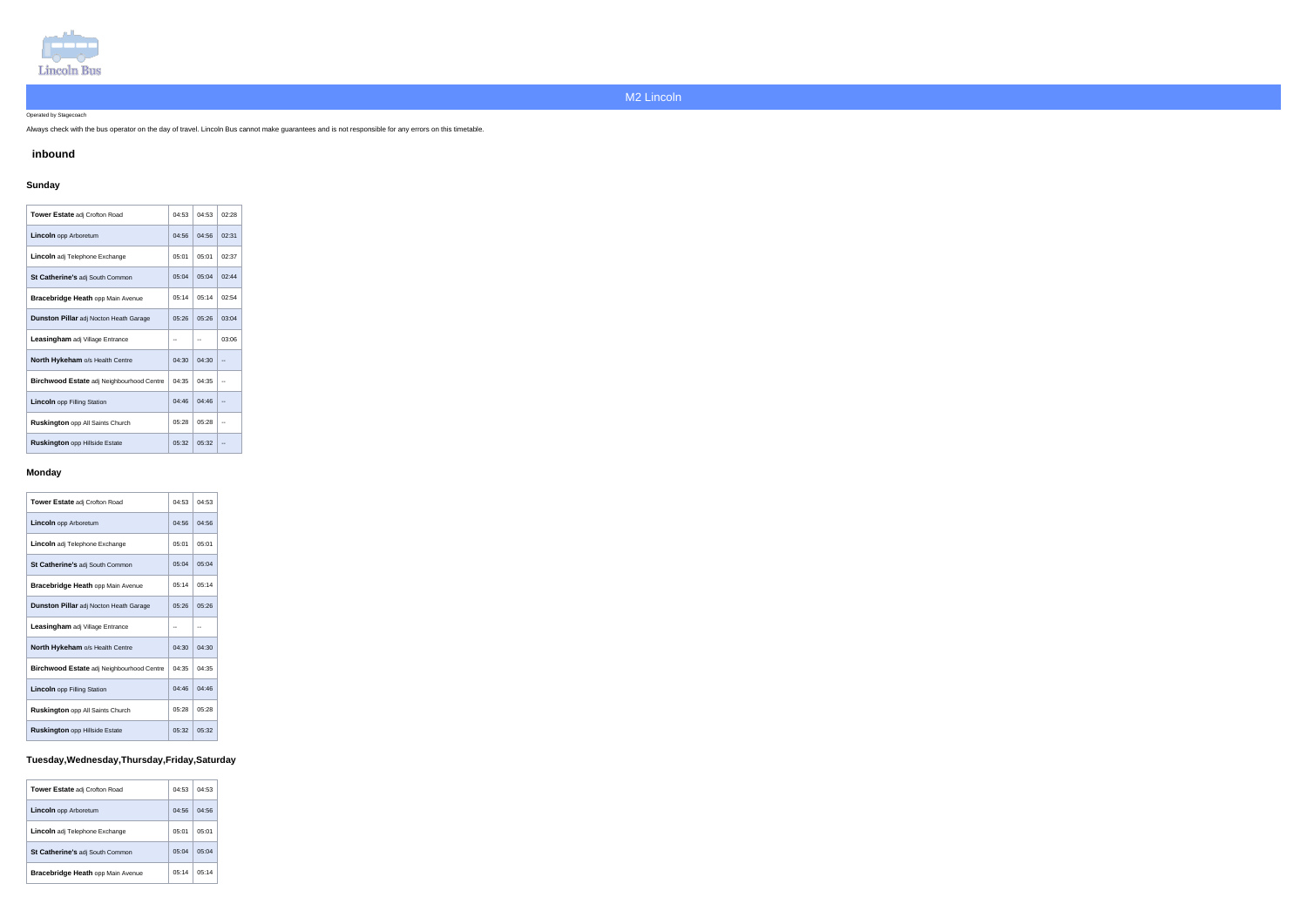| <b>Dunston Pillar</b> adj Nocton Heath Garage    | 05:26 | 05:26 |
|--------------------------------------------------|-------|-------|
| Leasingham adj Village Entrance                  |       |       |
| <b>North Hykeham o/s Health Centre</b>           | 04:30 | 04:30 |
| <b>Birchwood Estate</b> adj Neighbourhood Centre | 04:35 | 04:35 |
| <b>Lincoln</b> opp Filling Station               | 04.46 | 04:46 |
| <b>Ruskington</b> opp All Saints Church          | 05:28 | 05:28 |
| <b>Ruskington opp Hillside Estate</b>            | 05.32 | 05:32 |

# **Monday,Tuesday,Wednesday,Thursday,Friday**

| <b>Tower Estate adj Crofton Road</b>             | 02:28 | 14:28 | 16:38 | 16:38 |
|--------------------------------------------------|-------|-------|-------|-------|
| <b>Lincoln</b> opp Arboretum                     | 02:31 | 14:31 | 16:41 | 16:41 |
| <b>Lincoln</b> adj Telephone Exchange            | 02:37 | 14:37 | 16:47 | 16:47 |
| St Catherine's adj South Common                  | 02:44 | 14:44 | 16:54 | 16:54 |
| <b>Bracebridge Heath opp Main Avenue</b>         | 02:54 | 14:54 | 17:04 | 17:04 |
| <b>Dunston Pillar adj Nocton Heath Garage</b>    | 03:04 | 15:04 | 17:19 | 17:19 |
| <b>Leasingham</b> adj Village Entrance           | 03:06 | 15:06 | 17:21 | 17:21 |
| North Hykeham o/s Health Centre                  |       |       |       |       |
| <b>Birchwood Estate adj Neighbourhood Centre</b> |       | --    |       |       |
| <b>Lincoln</b> opp Filling Station               |       | --    |       |       |
| <b>Ruskington</b> opp All Saints Church          | --    | --    |       |       |
| <b>Ruskington opp Hillside Estate</b>            |       |       |       |       |

### **Saturday**

**Contract** 

| <b>Tower Estate adj Crofton Road</b>          | 02:28 |
|-----------------------------------------------|-------|
| <b>Lincoln</b> opp Arboretum                  | 02:31 |
| <b>Lincoln</b> adj Telephone Exchange         | 02:37 |
| St Catherine's adj South Common               | 02.44 |
| <b>Bracebridge Heath opp Main Avenue</b>      | 02:54 |
| <b>Dunston Pillar</b> adj Nocton Heath Garage | 03:04 |
| <b>Leasingham</b> adj Village Entrance        | 03:06 |
| North Hykeham o/s Health Centre               |       |
| Birchwood Estate adj Neighbourhood Centre     |       |
| <b>Lincoln</b> opp Filling Station            |       |
| Ruskington opp All Saints Church              |       |
| <b>Ruskington</b> opp Hillside Estate         |       |

## **outbound**

## **Sunday**

| <b>Anwick adj Moy Park Factory</b>            | 18:15 | 18:15 | 15:55 |
|-----------------------------------------------|-------|-------|-------|
| Leasingham opp Village Entrance               |       |       | 15.59 |
| <b>Dunston Pillar</b> opp Nocton Heath Garage | 18:27 | 18:27 | 16:09 |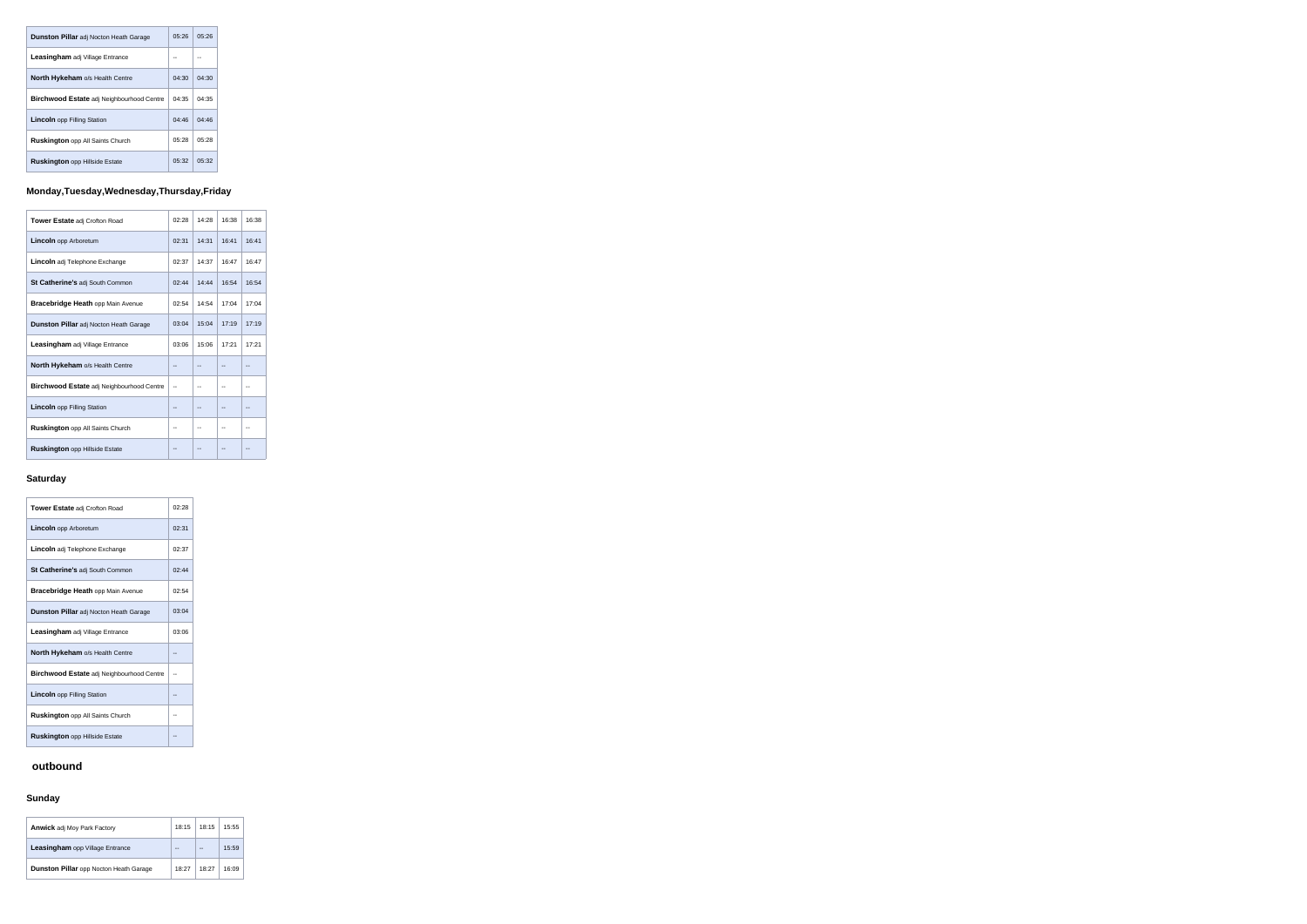| <b>Bracebridge Heath adj Main Avenue</b>            | 18.33 | 18:33 | 16:15 |
|-----------------------------------------------------|-------|-------|-------|
| <b>St Catherine's opp South Common</b>              | 18:40 | 18:40 | 16:24 |
| <b>Lincoln</b> opp St Swithins's Church             | 18:48 | 18:48 | 16:39 |
| <b>Lincoln</b> adj Arboretum                        | 18:51 | 18:51 | 16:48 |
| <b>Ruskington adj Hillside Estate</b>               | 18:17 | 18:17 |       |
| <b>Ruskington</b> adj All Saints Church             | 18:26 | 18:26 |       |
| <b>Tower Estate opp Crofton Road</b>                | 18:54 | 18:54 |       |
| <b>Lincoln</b> o/s 231 Yarborough Road              | 19:01 | 19:01 |       |
| <b>Birchwood Estate opp Neighbourhood</b><br>Centre | 19:13 | 19:13 |       |

# **Monday,Tuesday,Wednesday,Thursday,Friday**

| <b>Anwick adj Moy Park Factory</b>                  | 18:15 | 18:15 | 15:55 | 23:55 |
|-----------------------------------------------------|-------|-------|-------|-------|
| Leasingham opp Village Entrance                     |       |       | 15:59 | 23:59 |
| <b>Dunston Pillar</b> opp Nocton Heath Garage       | 18:27 | 18:27 | 16:09 | 00:09 |
| <b>Bracebridge Heath adj Main Avenue</b>            | 18:33 | 18:33 | 16:15 | 00:15 |
| St Catherine's opp South Common                     | 18:40 | 18:40 | 16:24 | 00:24 |
| Lincoln opp St Swithins's Church                    | 18:48 | 18:48 | 16:39 | 00:39 |
| Lincoln adj Arboretum                               | 18:51 | 18:51 | 16:48 | 00:48 |
| <b>Ruskington adj Hillside Estate</b>               | 18:17 | 18:17 |       |       |
| <b>Ruskington adj All Saints Church</b>             | 18:26 | 18:26 |       |       |
| <b>Tower Estate opp Crofton Road</b>                | 18:54 | 18:54 |       |       |
| <b>Lincoln</b> o/s 231 Yarborough Road              | 19:01 | 19:01 |       |       |
| <b>Birchwood Estate opp Neighbourhood</b><br>Centre | 19:13 | 19:13 |       |       |

## **Saturday**

| <b>Anwick adj Moy Park Factory</b>                  | 18:15 | 18:15 | 15:55 |
|-----------------------------------------------------|-------|-------|-------|
| <b>Leasingham</b> opp Village Entrance              |       |       | 15.59 |
| <b>Dunston Pillar</b> opp Nocton Heath Garage       | 18:27 | 18:27 | 16:09 |
| <b>Bracebridge Heath adj Main Avenue</b>            | 18:33 | 18:33 | 16:15 |
| <b>St Catherine's opp South Common</b>              | 18:40 | 18:40 | 16:24 |
| <b>Lincoln</b> opp St Swithins's Church             | 18:48 | 18:48 | 16:39 |
| Lincoln adj Arboretum                               | 18:51 | 18:51 | 16:48 |
| <b>Ruskington adj Hillside Estate</b>               | 18:17 | 18:17 |       |
| <b>Ruskington adj All Saints Church</b>             | 18:26 | 18:26 |       |
| <b>Tower Estate opp Crofton Road</b>                | 18:54 | 18:54 |       |
| Lincoln o/s 231 Yarborough Road                     | 19:01 | 19:01 |       |
| <b>Birchwood Estate opp Neighbourhood</b><br>Centre | 19:13 | 19:13 |       |

# **Tuesday,Wednesday,Thursday,Friday,Saturday**

| <b>Anwick adj Moy Park Factory</b>     | $02:15$ 02:15 |       |
|----------------------------------------|---------------|-------|
| <b>Leasingham</b> opp Village Entrance | 02:19         | 02:19 |